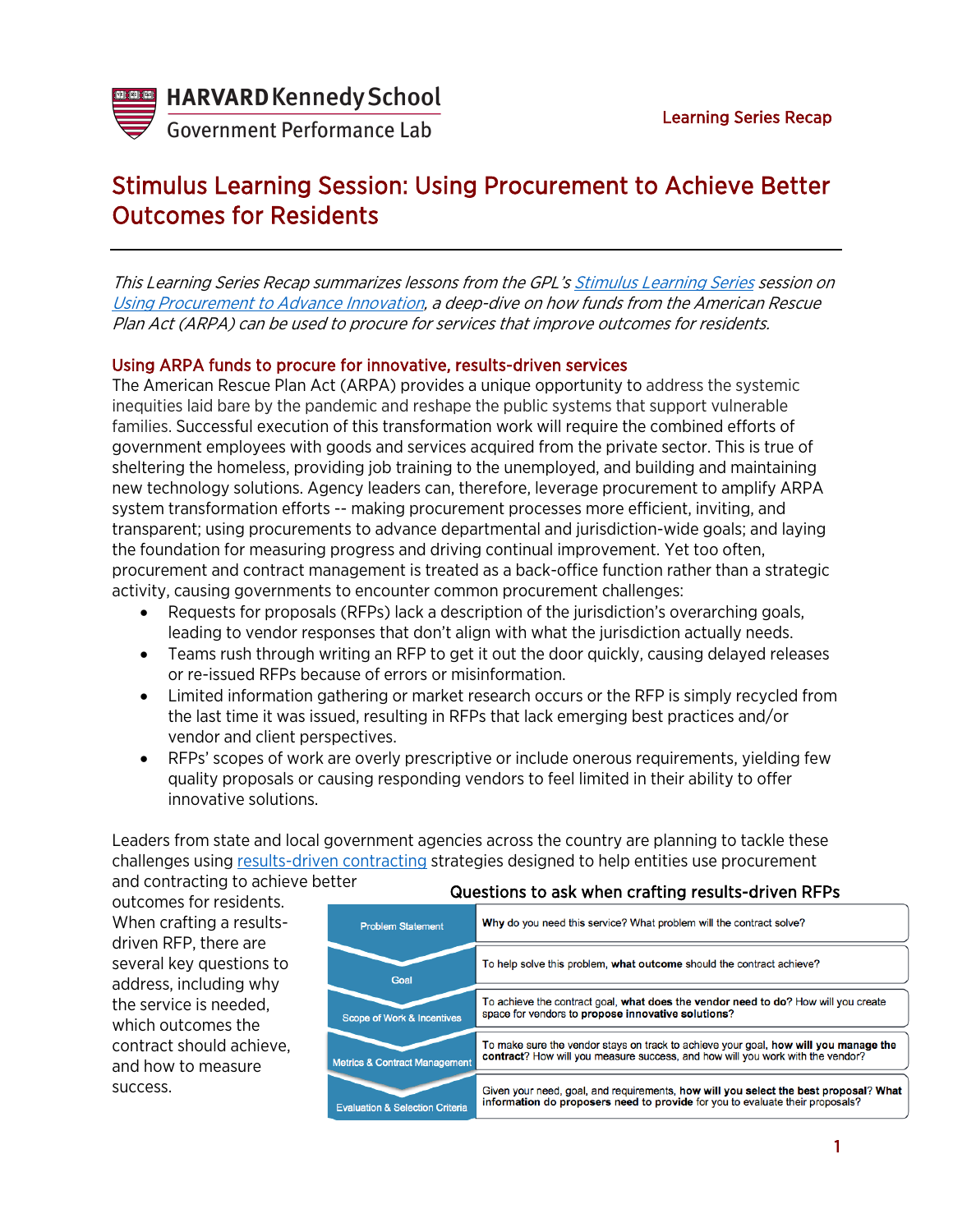The section below highlights three critical components of crafting a results-driven RFP. (For more information, see the GPL's [Results-Driven RFP Guidebook,](https://govlab.hks.harvard.edu/guidebook-crafting-results-driven-request-proposals-rfp) which covers eight key components of crafting effective RFPs).

## Three critical components of drafting a results-driven RFP

# 1. Information gathering to inform your RFP

Gathering information prior to drafting the RFP can help agencies inform a governments' solicitation and vendor outreach approach by, for example, elevating client voice in the design process. Three strategies agencies can use to gather insights during RFP development include:

- Understanding users to better direct and deliver services: Surveys, interviews, and co-design sessions with potential service users and existing vendors can help ensure procured services reflect client need and close service gaps rather than duplicate existing services.
- Reviewing past performance to improve effectiveness: In many cases, the same or similar services have been delivered in a jurisdiction, providing an opportunity to learn from the past. Agencies can review past vendor performance, interview current vendors, and collect suggestions on how the service delivery process can be improved.
- Understanding what vendors can offer: It is important to confirm the planned contracts are the right size for what vendors can offer. Understanding vendor capacity, through internet research, speaking with peer cities, putting out a request for information, or conducting interviews and focus groups, can help inform how many and which kinds of vendors an agency may need in order to provide a service.

## 2. Problem statements and goals

Including a thoughtful problem statement at the start of the RFP document can convey the history and magnitude of the problem, while inviting vendors to offer potential innovative solutions. In crafting a strong problem statement, agencies identify why they need a product or service, and specifically what problem the contract will solve. Effective problem statements clearly explain the gap between the current state and desired future state, identify key variables and quantify where relevant, keep the scope specific enough to be actionable, are neutral about possible solutions (i.e. don't frame the problem as a lack of a solution, which could limit creative ideas), and provide enough context for vendors to understand the issues without being overwhelmed. The figure below demonstrates an effective problem statement from an RFP for homelessness services.



## Example problem statement for city's homelessness RFP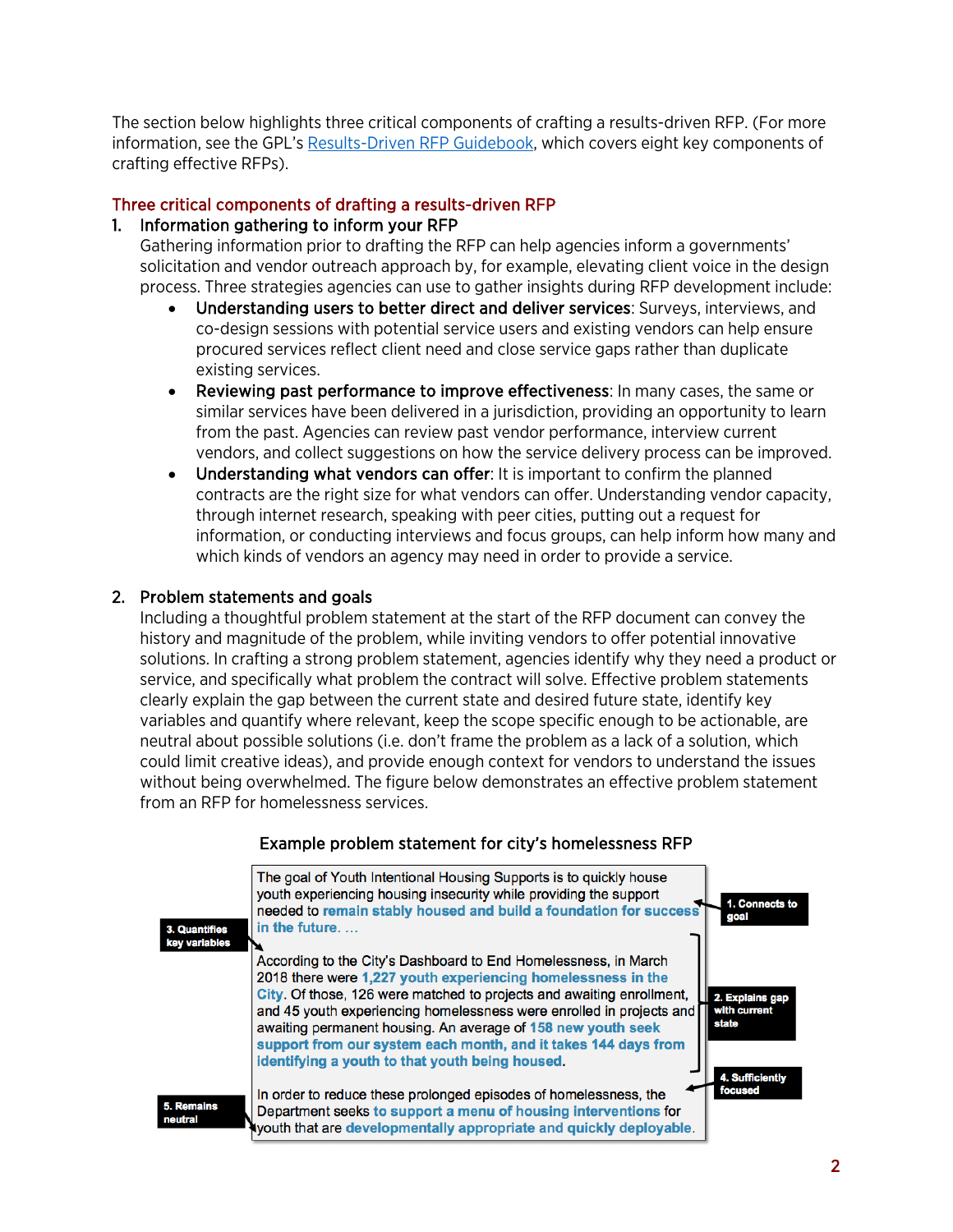In addition to the problem statement, RFPs should explicitly identify the contract's goals, i.e. the outcomes that the contract should achieve. Goal statements should be clear on the 'what' instead of the 'how' to invite vendors to propose innovative solutions, and should be actionable, realistic, and quantifiable. Asking, 'who will be better off and how will they be better off?' can help agencies to identify their procurement goals.

| Not-so-good goal statement                                                                                          | <b>Better goal statement</b>                                                                                                                     |
|---------------------------------------------------------------------------------------------------------------------|--------------------------------------------------------------------------------------------------------------------------------------------------|
| Provide after-school and summer programs to<br>youth                                                                | Improve student academic outcomes by<br>increasing enrollment in after-school and<br>summer programs targeted to youth in grades<br>K-8.         |
| Ensure landscaping and vegetation is watered<br>at least once per week                                              | Reduce overall water use while maintaining<br>plant health.                                                                                      |
| Provide supportive services run by certified<br>nursing assistants for elderly individuals three<br>times per week. | Enable elderly individuals to safely live at home<br>by providing services that can decrease<br>placements into long-term nursing care by<br>30% |

#### Example goal statement makeovers

#### 3. Metrics and contract management

Including performance metrics in an RFP can help create accountability, and push agencies to identify how they will measure progress and assess whether they are on track to achieve the contract's goals. Metrics should clearly define success, and be kept relatively simple so that they can be regularly calculated with accessible data. Metrics can include a mix of outcomes and outputs, while leaving room to learn. (During the RFP phase, purchasing agencies may not know what all of the relevant performance metrics are and can leave the door open for vendors to propose relevant metrics as well). For each metric, it is important to identify who is expected to track what, and at what frequency. As shown in the figure below, a metrics list from an RFP to procure a contractor to install 60 miles of fiber optics, the city wanted the broadband installment process to be equitable across neighborhoods and included metrics that would help them to measure progress toward this goal.

| <b>Components of a</b><br><b>Performance</b> | Example metrics for broadband construction RFP                                                    |                                                                                                                                                                                         |
|----------------------------------------------|---------------------------------------------------------------------------------------------------|-----------------------------------------------------------------------------------------------------------------------------------------------------------------------------------------|
| <b>Metrics plan</b>                          | <b>Output Metrics</b>                                                                             | <b>Outcome Metrics</b>                                                                                                                                                                  |
| <b>Metric Name</b>                           | On-time start of construction                                                                     | • On-time site restoration clean-up to City                                                                                                                                             |
| <b>Metric Definition</b>                     | On-time completion of fiber pulling<br>۰<br>On-time completion of technical<br>۰<br>documentation | specifications<br>• Count of community complaints received<br>indicating failure to adhere to contract<br>requirements, disaggregated by<br>neighborhood to monitor equitable<br>impact |
| Reporting<br>Responsibility                  |                                                                                                   |                                                                                                                                                                                         |
| Reporting<br>Frequency                       |                                                                                                   |                                                                                                                                                                                         |
| Purpose of<br>Reporting                      |                                                                                                   | <b>Complaint resolution</b>                                                                                                                                                             |
| RFP Goal(s) aligned<br>with Metric           |                                                                                                   |                                                                                                                                                                                         |